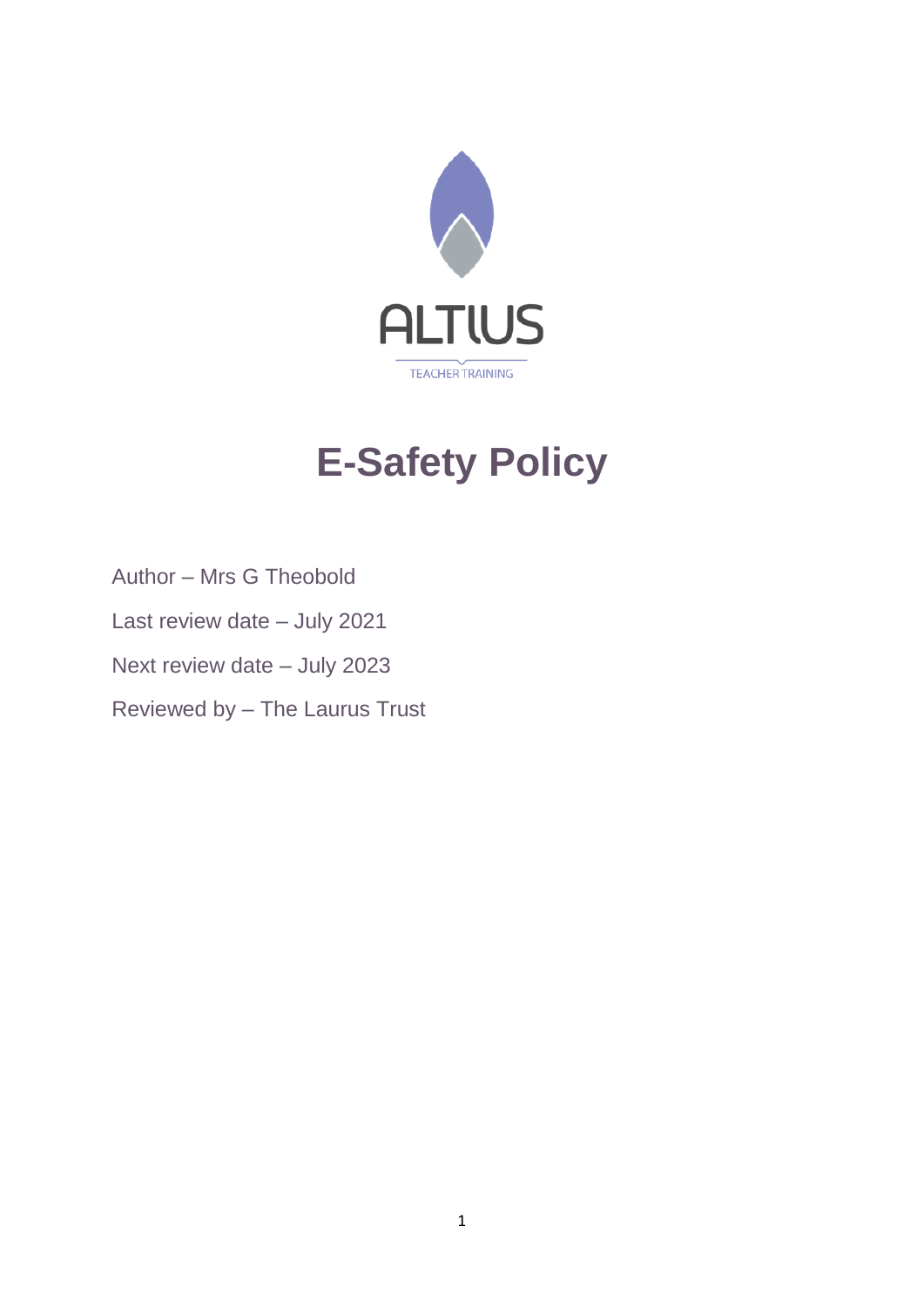# **E-Safety Policy**

## **Aims and values**

Use of digital technologies by employees and Associate Teachers of Altius Teacher Training is permitted and encouraged where such use supports the goals and objectives of the SCITT. However, Altius Teacher Training has a policy for the use of such technologies whereby employees and Associate Teachers must ensure that they:

- comply with current legislation
- use the digital technologies in an acceptable way
- do not create unnecessary risk to the SCITT by their misuse of the digital technologies

# **Leadership and Management**

We are committed to ensuring that all Associate Teachers behave in a professional manner whilst training.

The Altius Teacher Training Strategic Board is responsible for:

- Ensuring the policy is working in practice
- Monitoring the success of the policy
- Identifying and remedying failures of the policy

The Head of Programme is responsible for:

- Ensuring all staff and trainers are aware of the policy and its contents
- Ensuring all Associate Teachers are aware of the policy and its contents
- The implementation of the policy
- Recording and reporting failures of the policy to Strategic Board

The Independent Appeals Panel is responsible for:

- Scrutinising evidence in case of an appeal against disciplinary action
- Recommending subsequent actions

### **Unacceptable behaviour**

In particular the following is deemed unacceptable use or behaviour by employees or Associate Teachers:

- Allowing others to become aware of user names and/or passwords
- visiting internet sites that contain obscene, hateful, pornographic or otherwise illegal material
- using the computer to perpetrate any form of fraud, or software, film or music piracy
- using the internet to send offensive or harassing material to other users
- downloading commercial software or any copyrighted materials belonging to third parties, unless this download is covered or permitted under a commercial agreement or other such licence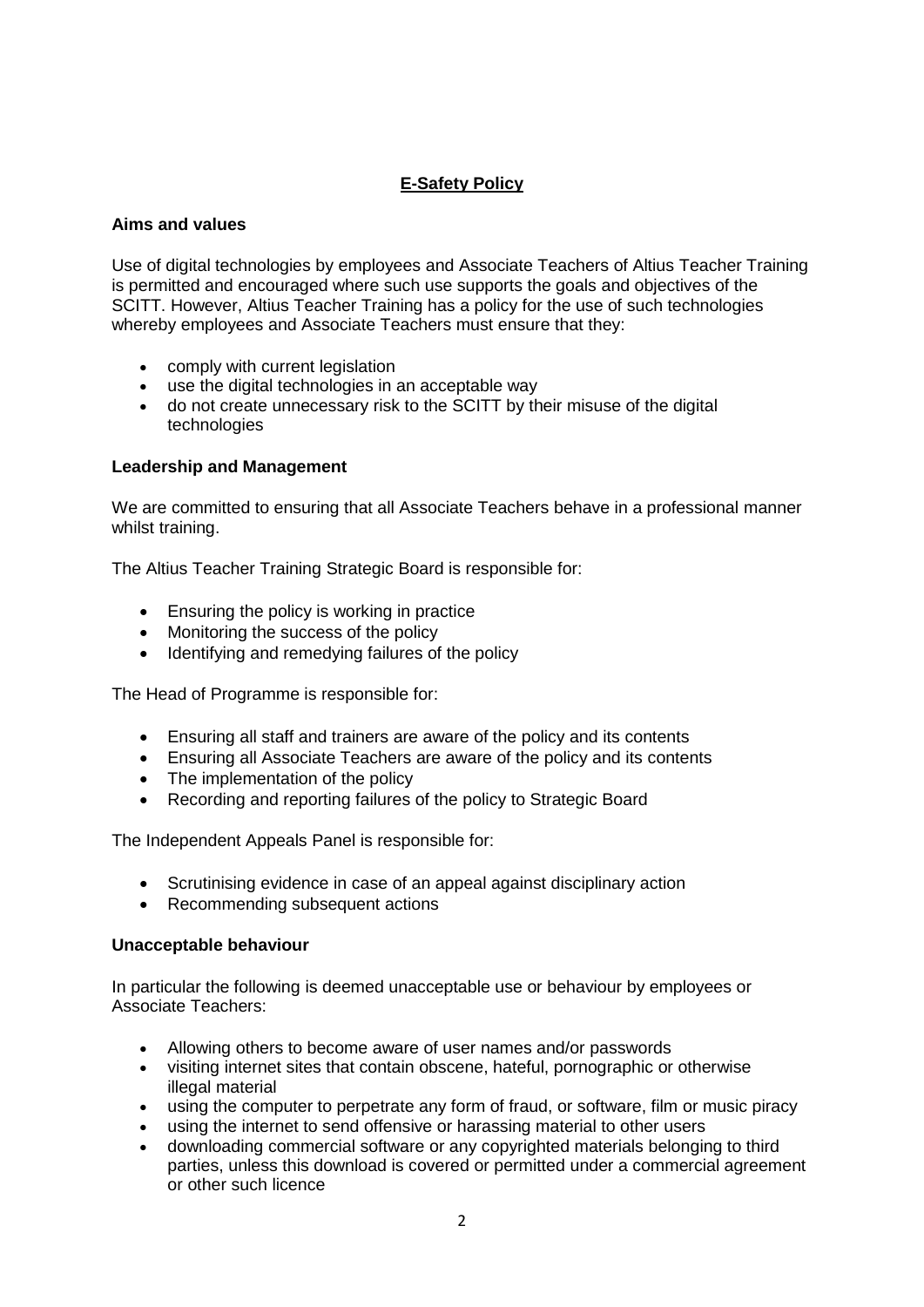- hacking into unauthorised areas
- publishing defamatory and/or knowingly false material about Altius Teacher Training or the schools in which you are placed to your colleagues and/or our schools on social networking sites, 'blogs' (online journals), 'wikis' and any online publishing format
- revealing information about Altius Teacher Training in a personal online posting, upload or transmission - including financial information and information relating to a placement schools, plans, policies, staff and/or internal discussions
- posting of jokes/comments/videos or photographs to social networking sites that could be regarded as unprofessional or could cause offence
- accepting students as 'friends' on social networking sites
- undertaking deliberate activities that waste staff effort or networked resources
- introducing any form of malicious software into the SCITT network
- revealing personal data held on school's networks or in MIS such as SIMS

The advice from the teaching professional associations is:

- do not have a social networking account
- if you do wish to have an account, ensure that you understand and make full use of the privacy settings
- make sure you know everyone you accept as a 'friend'

### **School or SCITT-owned information held on third-party websites**

If you produce, collect and/or process school-related information in the course of your work, the information remains the property of the school or the SCITT. This includes such information stored on third-party websites such as webmail service providers and social networking sites, such as Facebook.

### **Personal Information**

Any processing of personal information needs to be done in compliance with the Data Protection Act 1998.

Personal information is information about a particular living person. Altius Teacher Training collects and stores the personal information of Associate Teachers and staff regularly e.g. names, dates of birth, email addresses, assessment materials and so on. That information will be stored safely and securely and will not be passed onto anyone else without the express permission of the employee or Associate Teacher.

Staff must keep Associate Teachers' personal information safe and secure at all times. When using an online platform, all personal information must be password protected. No personal information of individuals is permitted offsite unless the member of staff has the permission of the Head of Programme.

Any mobile device (laptop, USB) that contains personal information is required to be encrypted, password protected and signed out by the Head of Programme.

Where the personal data is no longer required, it must be securely deleted.

#### **Monitoring**